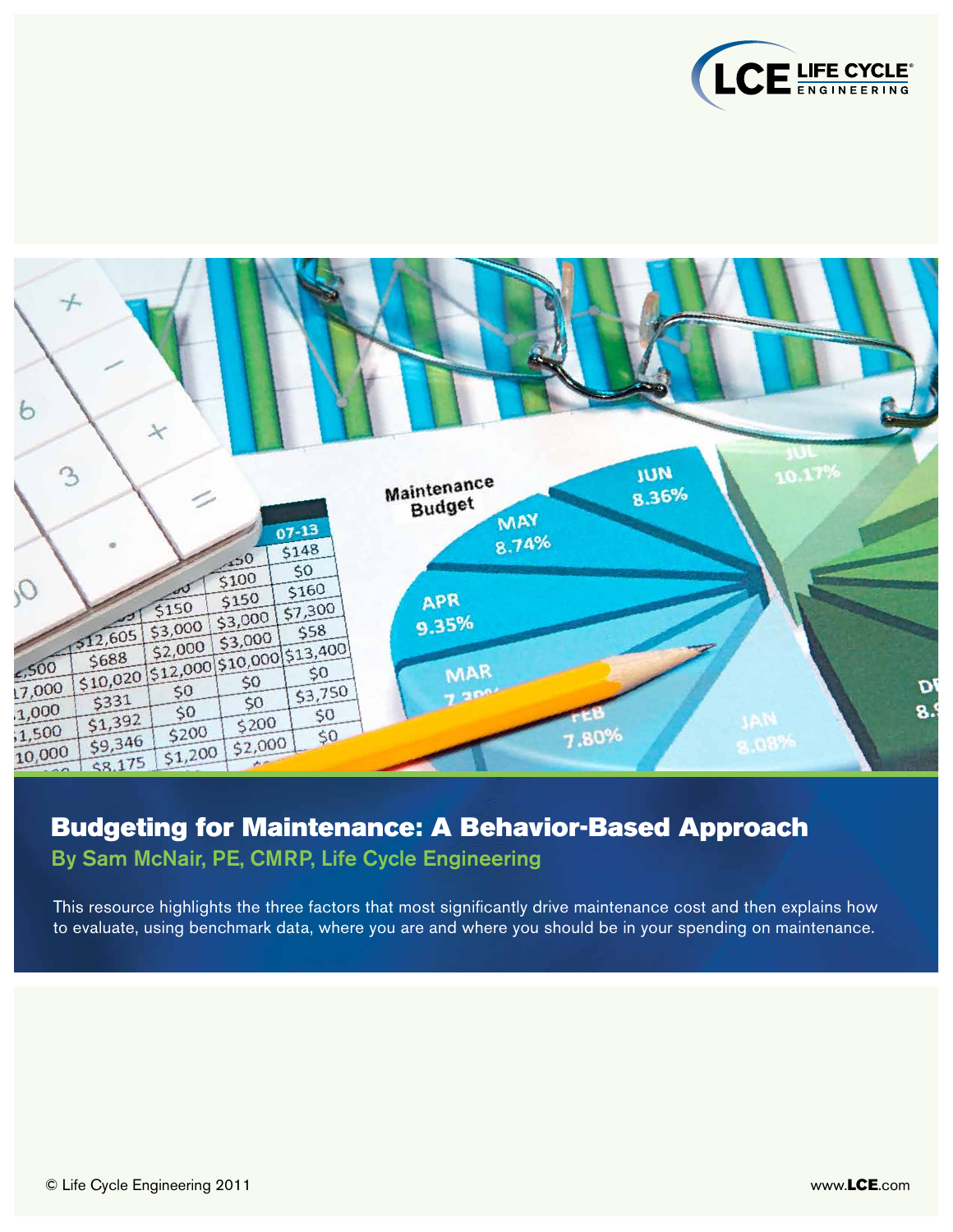

Recently I was asked the question: *"How much should I be spending on maintenance?"* This question is easy to ask, less straightforward to answer, and much more complicated to understand. We all know it is equally bad business to spend too much as it is to spend too little on maintenance, but how much is just right? We also like to use convenient rules of thumb, defined as "a means of estimation made according to a rough and ready practical rule, not based on science or exact measurement." This is often confused with benchmarking. However, benchmarking implies more exact measurement and the existence of at least some knowledge of underlying cause and effect relationship. To become the best, we must benchmark and learn from it.

The question that naturally follows is: *"What are appropriate benchmarks for maintenance costs?"* All of us can use the tools and information readily available to calculate where our spending will be next year. But the most important question for a business regarding maintenance spending is not where will I be on my present course, but what should I be aiming for? What is the optimum spending level for my business? The following explains not only how you can evaluate, using benchmark data, where you are, but more importantly where you should be, and also give you some indication of how you can get there.

First you need to understand the factors that affect the optimum cost level for your business. The three factors that most significantly drive your maintenance cost at any time are your asset Life Cycle Cost strategy, planned asset utilization and your organization's behaviors.

**1) Your asset Life Cycle Cost strategy.** Are your assets being depleted over time (wasting assets), being maintained in a steady state and basically maintainable level (neither improving nor deteriorating and performance is at least acceptable), or are you having to restore your assets to a maintainable level due to a period of neglect or under-maintenance?

If your assets are not at a steady-state, maintainable condition or do not have adequate replacement cost reserves built into the budget, for a short period of time your costs will be either in excess of or below a calculated standard value. Why a short period of time? If you are restoring abused or neglected assets, there is a planned end in sight to the restoration or replacement. Then steady-state maintenance takes over. Rebuilding an entire wasted plant is not in the scope of this discussion, but a new one certainly is. On the other hand, if you persist in under-maintaining your assets, then there is also an end in sight – the end of your business. It can be either a deliberate and planned business exit strategy, or it can be an unintentional way to go out of business. It is the end of your job, and your business too, when operating as a wasting asset is done repeatedly either unintentionally or as a way to force "the numbers to look good". Let me repeat this: Wasting your assets is a business exit strategy, whether an intentional act or not.

**2) Planned asset utilization** also has a small impact on spending, however not as significant as you at first would think. In general if your facility falls within a typical industry level of planned utilization of 75% or better, then the method of calculating target costs we will discuss is valid. If your site runs in a campaign mode only six months per year or less and sits idle the remainder (as in some food processing plants and peaking power generation stations), then the results are a little different. Likewise if it is a "corner drug store" production operation with product lines that run sporadically at 50% or less utilization, (such as tolling operations and some seasonal products) the costs might be slightly lower.

If a large asset group runs only half of the year, should the annual cost to maintain them in a non-wasting condition be one half? Certainly not! Many maintenance costs do not really go away just because the asset is idle, unless it is mothballed and placed in long term storage. If you intend to maintain your idle assets so that they do not deteriorate and are always ready for service on demand, the maintenance costs hardly go down at all. And if you do not maintain them while they are down, you will most certainly have to spend excess money to repair them when you try to put them back into service. There is some limited data to indicate that variable maintenance costs for a well-maintained idle asset are 30% of the running cost of the asset and fixed costs are not reduced. So utilization within a reasonable range has some, but not a dominant, impact on your optimum maintenance cost target. Poor utilization requirements can mask a wasting asset strategy for a while, but not indefinitely.



Page **2** of **7**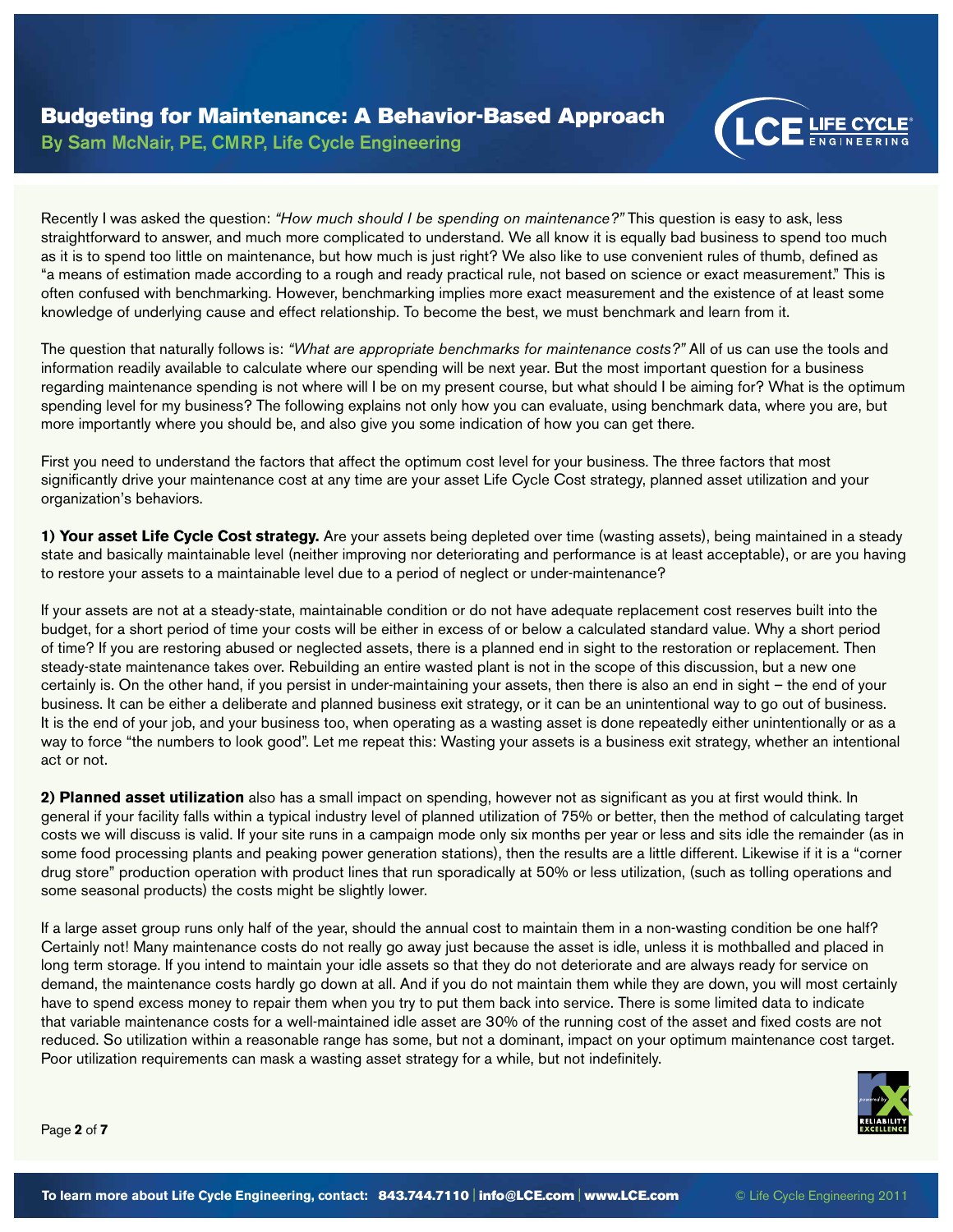

**3) The overwhelmingly dominant factor in the cost of maintenance (as well as the other side of the coin, operational efficiency) is your organization's behaviors and how they affect the adoption of best practices regarding reliability**  and maintenance. Best practices are really a set of standardized, validated behaviors. For brevity we will just use the term "behaviors" going forward. What sort of behaviors drive cost down? Here's a partial list of behaviors that have been documented time and time again:

- A. The presence of the proper culture, which drives good decision making. Are you reactive or proactive?
- B. The presence of effective and efficient PM and PdM programs.
- C. Use of effective and efficient processes for identifying, planning, scheduling, and executing work and the CMMS system necessary to support them. If processes are ineffective or not used, the result is worse than not having them.
- D. The presence of a strong partnership between the operations and maintenance organizations.
- E. Good metrics are used to drive improvement, and are tied to performance management.
- F. Solid and effective failure elimination and loss elimination programs are in place and functioning.
- G. Good design practices based on life cycle cost, not just first cost, are standard practice.
- H. Good operating procedures and standard practices exist that prevent unnecessary asset damage.

When looking at maintenance costs, the most important concept that you must remember is that your organization's behaviors change the resulting cost numbers. Forcing the cost numbers will not change behavior. And in fact it is impossible to "force" the cost numbers (or reliability numbers for that matter) to change on a sustained basis without changing either the basic assets themselves or changing your behaviors. If you change the numbers but not your behaviors it will soon result in excessive cost, wasted assets, or unintended consequences for asset reliability levels. And inevitably the equilibrium will re-establish itself. However it might be under the direction of a new maintenance manager who has been given the mission to fix it at all costs. The take-away concept here is that cost is the dependent variable in the equation; behaviors are the independent variables.

When looking at maintenance costs, the most important concept that you must remember is that your organization's behaviors change the resulting cost numbers. Forcing the cost numbers will not change behavior.

Next, to an even bolder statement: if your assets are held at a relatively consistent state of maintainability then the age of your facility and the type of industry you are in have virtually no impact upon how you calculate what your maintenance spending could or should be. What? The age does not matter? Not really. Old facilities that have been maintained steadily, using "good" behaviors, often have lower overall maintenance costs than newer facilities. Unlike people, plants do not have to wear out. Often their life span is determined by process economics, product obsolescence, and economies of scale, not wear out.

Doesn't industry type matter? For the most part, not really. It makes only a small difference, only about 10% or less than all of the variation introduced by behaviors. Industry type really does matter only in as much as it defines the initial cost of the equipment. Well then, how about location? Again it matters only so much as it drives the delivered, installed, and ready-to-run cost of the facility. Of course this is assuming that the asset group or facility has been designed for the intended service and environment. And if it has not been properly designed and installed? Well, that is a behavior isn't it? Item G above, as I recall. So what maintenance cost measure can we use that is virtually immune to industry type, age, location, and to some extent utilization?

Now that I have shared the key points, it is time to tell the story behind it all and how you can practically apply this. Let's start by defining some terms.



Page **3** of **7**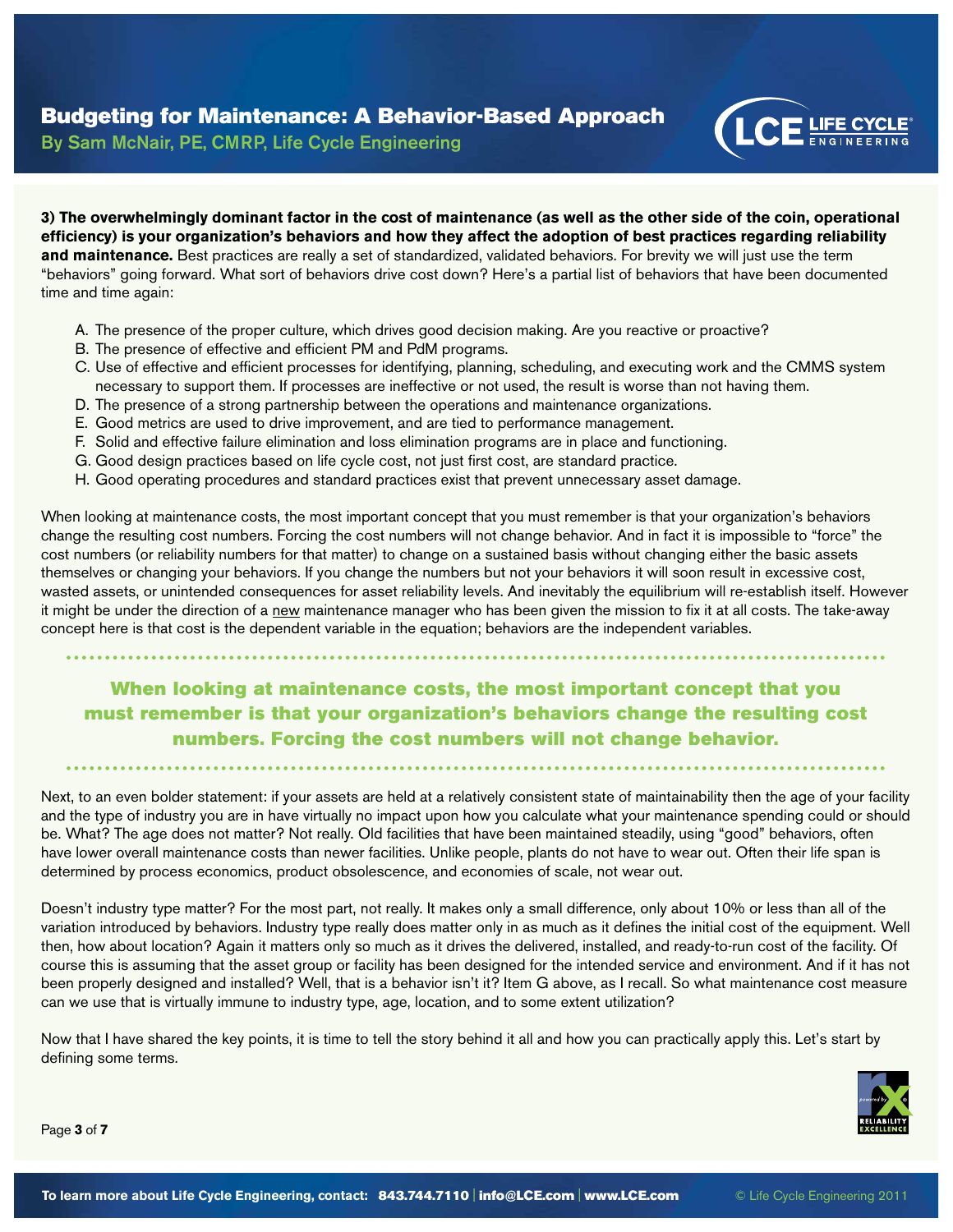

First, a term that some of you are familiar with: Replacement Asset Value (RAV), sometimes called replaced asset value. RAV is the present cost to replace the asset if it were removed tomorrow. For example the RAV of a one year old one-half ton brand X pickup truck and one that is similarly equipped, but 10 years old, is the same: the cost of a new truck. It can be difficult to calculate and maintain an RAV number, but worthwhile to do if you want to be able to benchmark properly. For trending you do not have to be concerned so much about the absolute accuracy of the baseline number, but you do have to keep it up to date for changes in plant configuration.

A few things besides the present cost of a new asset affect the RAV of an asset. Asset location and industry type affect the RAV of an asset because they define the specifications and the cost of labor and materials to install that asset. If that truck in the example will be used in the desert or the arctic it will cost initially much more than one purchased for urban service, due to delivery and the tougher specifications necessary for the intended service. Note that the cost of the real estate property that an asset sits on is not a part of the RAV, but the basic cost of preparing the immediate site to build upon (such as final grading prior to foundations) are generally considered to be a part of RAV as are all maintainable improvements.

The next element of the equation is annual maintenance cost which consists of all expenditures for materials, labor and services expended to perform maintenance of the site, its improvements (such as roads and tracks) and the maintainable assets (buildings, utility infrastructure, mobile and fixed equipment). It does not include capital for new assets or replacement assets. Nor does it include minor projects that frequently come under the category of expense projects, except those that are specifically directed towards periodic restoration (such as a five-year refractory change out in a kiln). If the site has significant major assets that have periodic, repeatable, high-cost activities, such as the kiln above, there may have to be some averaging to avoid spikes.

## The annual maintenance cost for a facility or large group of assets expressed as a percent of the RAV (%RAV) is the most scalable, transportable, benchmark-able index or metric for measuring maintenance spending that is in wide use.

Now, to the bottom line. The annual maintenance cost for a facility or large group of assets expressed as a percent of the RAV (%RAV) is the most scalable, transportable, benchmark-able index or metric for measuring maintenance spending that is in wide use. It varies only minutely because of age and only a very small amount by industry type or location, and somewhat if the utilization of the assets is extremely low. Don't take my word for it. Check the benchmarking data available from so many sources. What makes it so important to you is that it is driven almost entirely by organizational behaviors or competencies. You can compare site to site across industries and measure the effectiveness of your strategies and behavior using this number. No excuses need be made or can be made for age, for market upturns and downturns, for size of the facility. It all boils down to you and your organization's behaviors. What simpler metric to know where you are and how far you are from success? And once you internalize this concept then you begin to understand that your costs are so much more in the control of you and your leadership than either of you believed that they were.

I have to admit that when I was first exposed to this data and concept back in 1996, I did not accept it at first. Especially since I thought we were much better than good and our annual cost per RAV was nearly 6%. More is better – right? And anyway, we were "different", right? Well, I was wrong. It turns out that there is some good %RAV benchmarking data out there that has been confirmed by many besides my own experience or that of my associates. Check out the SMRP benchmarking data. At face value %RAV is valid for facilities that are at a consistent level of performance, neither actively moving to or from a condition of wasting assets. If your business is rebuilding from neglect or has just changed from a maintain strategy to an exit strategy based on wasting assets, the results will be skewed. It has some limitations in that it should not be applied to single assets, but rather to whole facilities or large groups of assets. It has not been validated at the single asset level. If you look at the data available it appears that there is an optimum point or "sweet spot" for %RAV. The entire range of optimum appears to fall between



Page **4** of **7**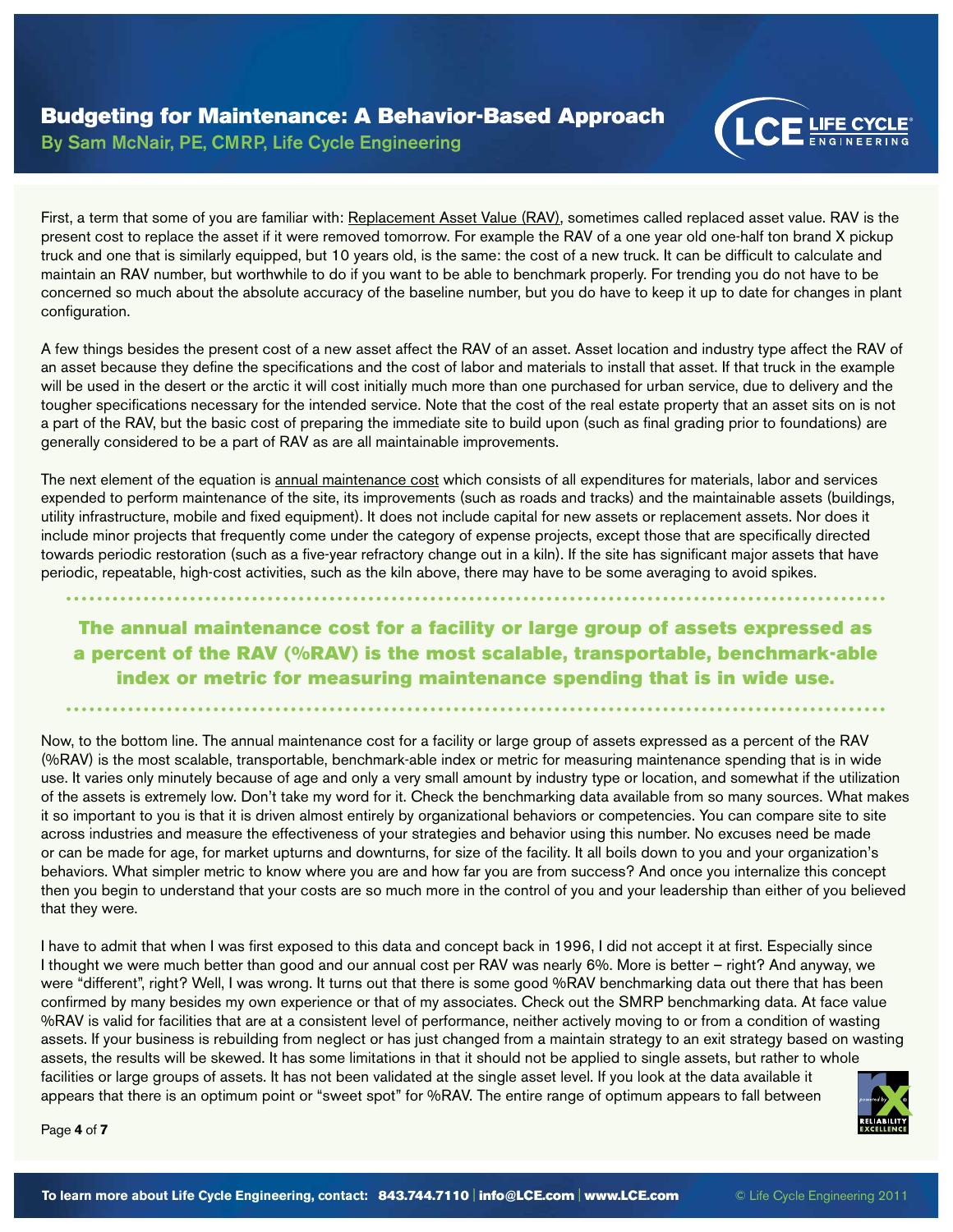

1.75% and 2.5% per year. Some of the variation is due to industry type, and probably a lot of it is due to variations in how the numbers are derived. The range of the spread of the data for the population lies generally between 1% and 6% with the occasional 8%. As always there are some outliers due to reporting error and truly unique conditions.

I think many experienced people recognize that the "sweet spot" exists, but few know and can objectively support where it should be for their business or site. It is common knowledge that spending too little is to operate a wasting asset. Do that for very long and you go out of business. Likewise if you are spending above optimum, not only are you hurting profitability but most likely you are in a highly reactive environment where maintenance cost is high and equipment availability is poor. This is also not a position to be in and one which can lead to slow extinction. The take-away message here is that more spending in excess of the optimum does not improve performance. It is a sign of poor systems, culture, management, and waste. Spending less than optimum is rapid extinction.

You can play games with the accuracy of the numbers, but if they are anywhere close to accurate, you can bet if it is either 1% or 6% you are in the process of putting yourself out of business. If it is at 4% you are at long term risk and need to slim down by changing behaviors.

Experience has shown that it is safer to err on the high side and work your way down to the target spending "sweet spot" than to be too low and try to work upward. There is a steep drop off below the optimum and only a thin gap between optimal and wasting asset. There are a few brand new facilities running in countries with cheap labor that claim to be operating as low as 1.75% of RAV per year, but neither I nor my colleagues have ever seen it sustained without serious problems. Think of performance at the "sweet spot" as like being a surfer on a wave. If you are behind the crest (too high %RAV), it is safe and it is comfortable, but you are going to be left behind. If you go beyond the crest (too low %RAV) the drop off is sudden and you are going to take a beating and have to start all over – if you can survive the fall. Being on the crest is one exhilarating ride. It is the winner's circle, but you have to remain vigilant. If poor behaviors borne of complacency creep in, you will be out of the contest, either wallowing in mediocrity or pounded by the surf and rocks.



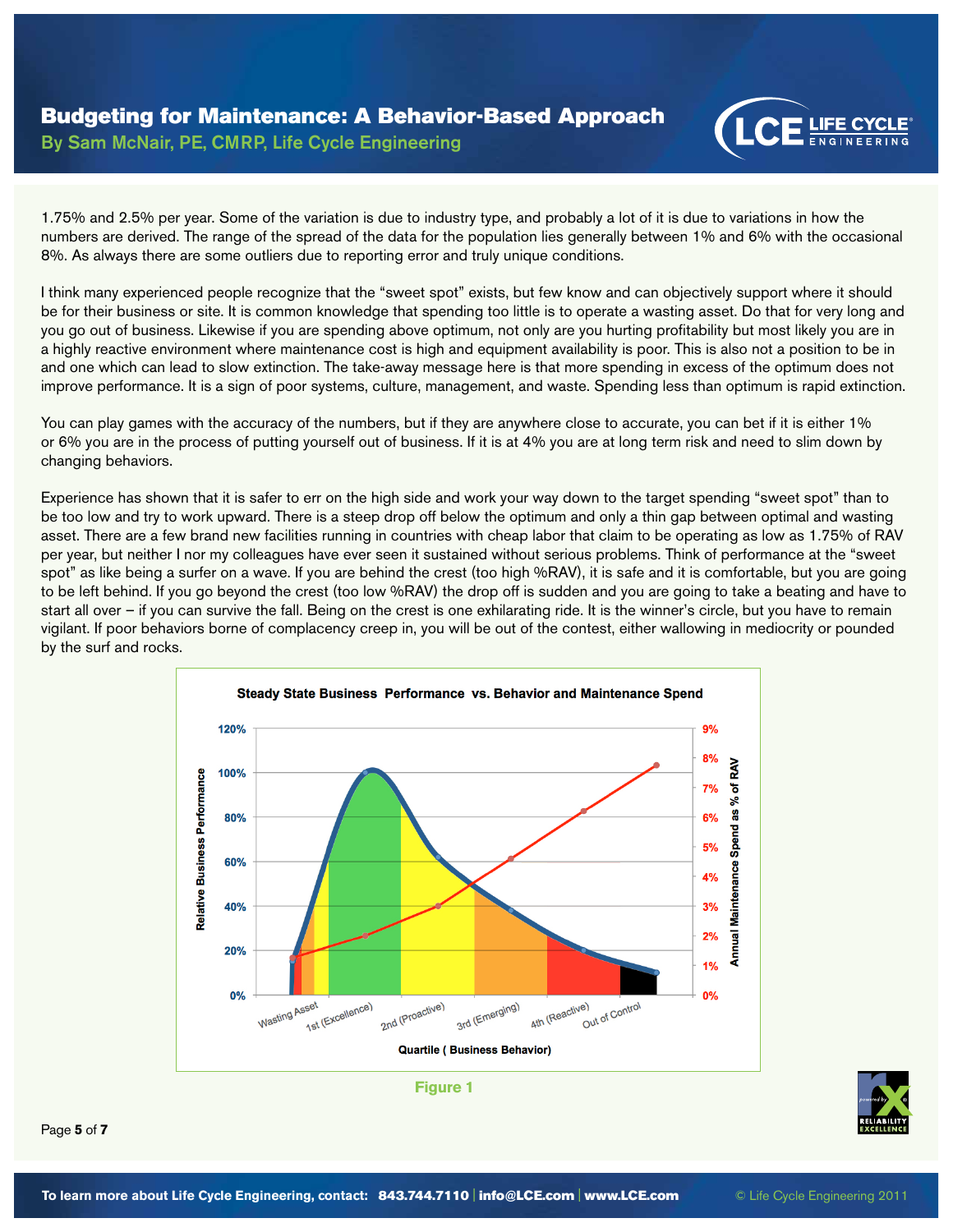

So how do you spend less (to a point) and perform better? You design and execute the proper business systems and best practices for improving reliability and managing maintenance efficiently. Go right back up there to those behaviors previously listed. You can't do it in a sustainable manner any other way. You cannot sustainably cut cost without changing your behaviors and culture. Remember, if you cut cost but do not implement the necessary changes to operate effectively at that cost, you just create a wasting asset faster. The next figures show this for an actual plant site, which had spending in the "sweet spot" but with behaviors that did not support that level of spend. The result was a significant performance gap in product waste, asset availability, and quality issues. They were, in fact, cost-cutting themselves out of business.